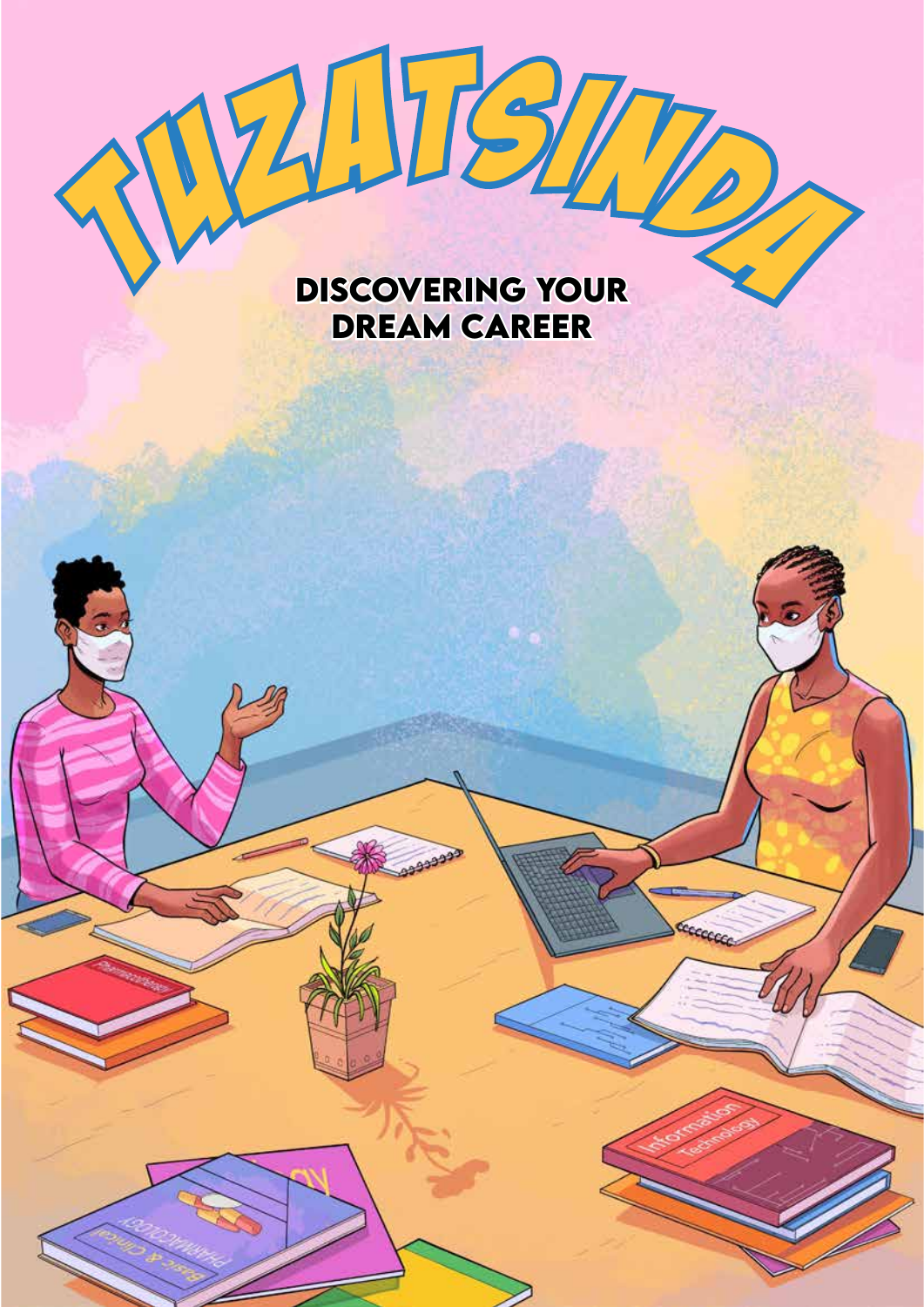## **Summary**

Jolly and Aline recently graduated from high school, but had no idea what they were going to do at university. They thought they would pursue the same degrees as their family members or follow other people's career paths. But they came to realise that they needed to choose a field of study they were passionate about and enjoyed.

@harambeerw

f

@harambeerw



www.harambee.rw Produced by Harambee Rwanda.

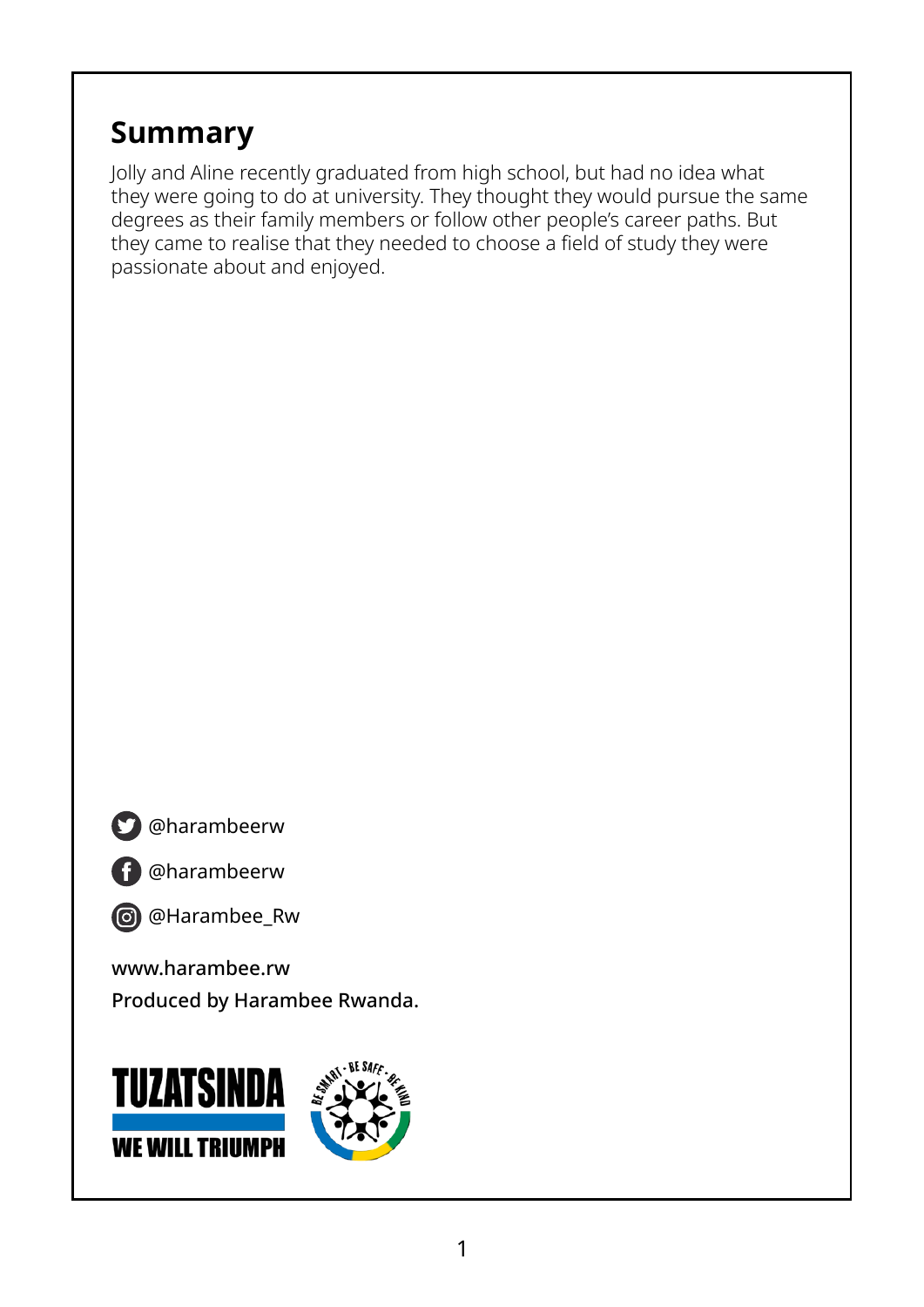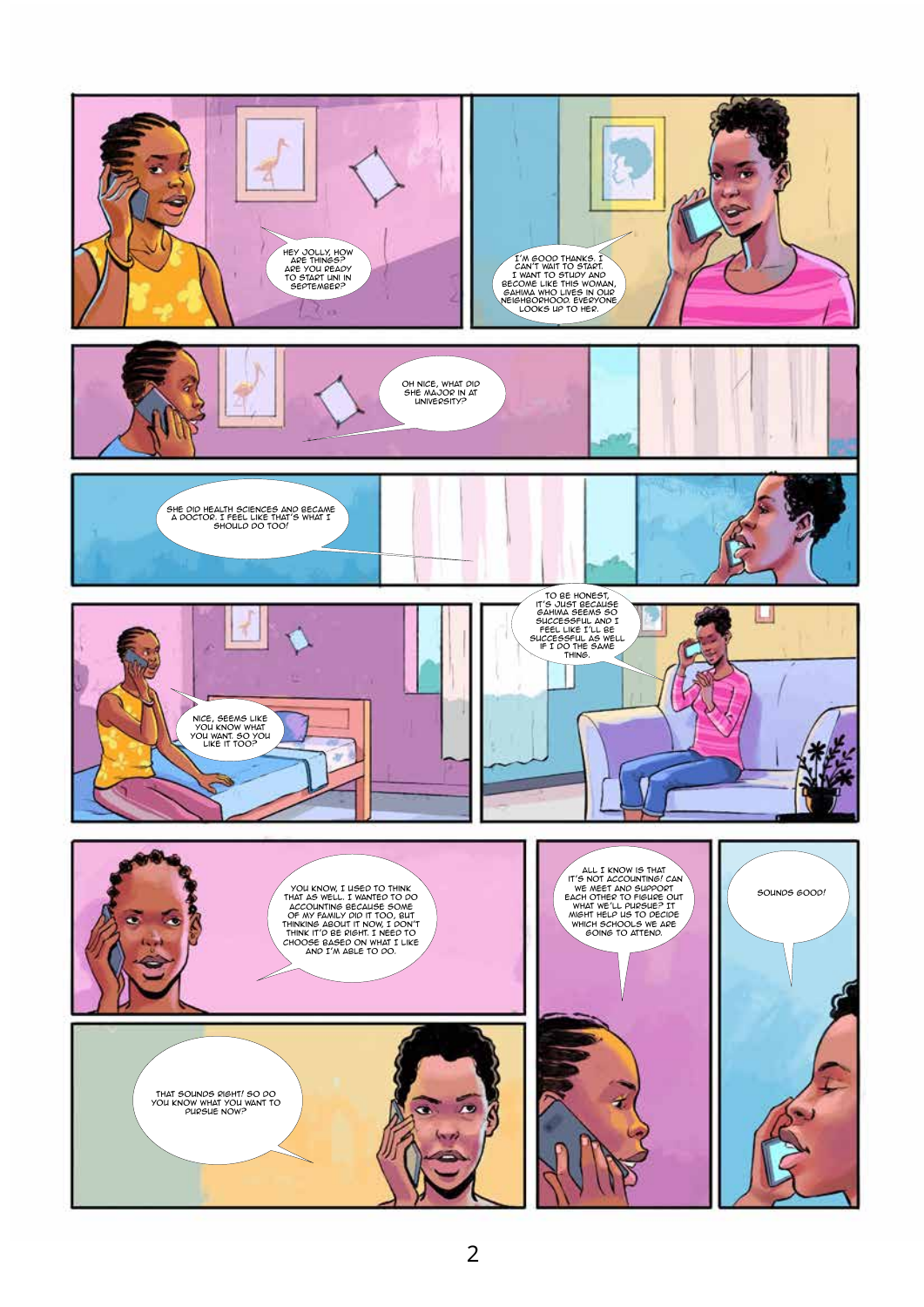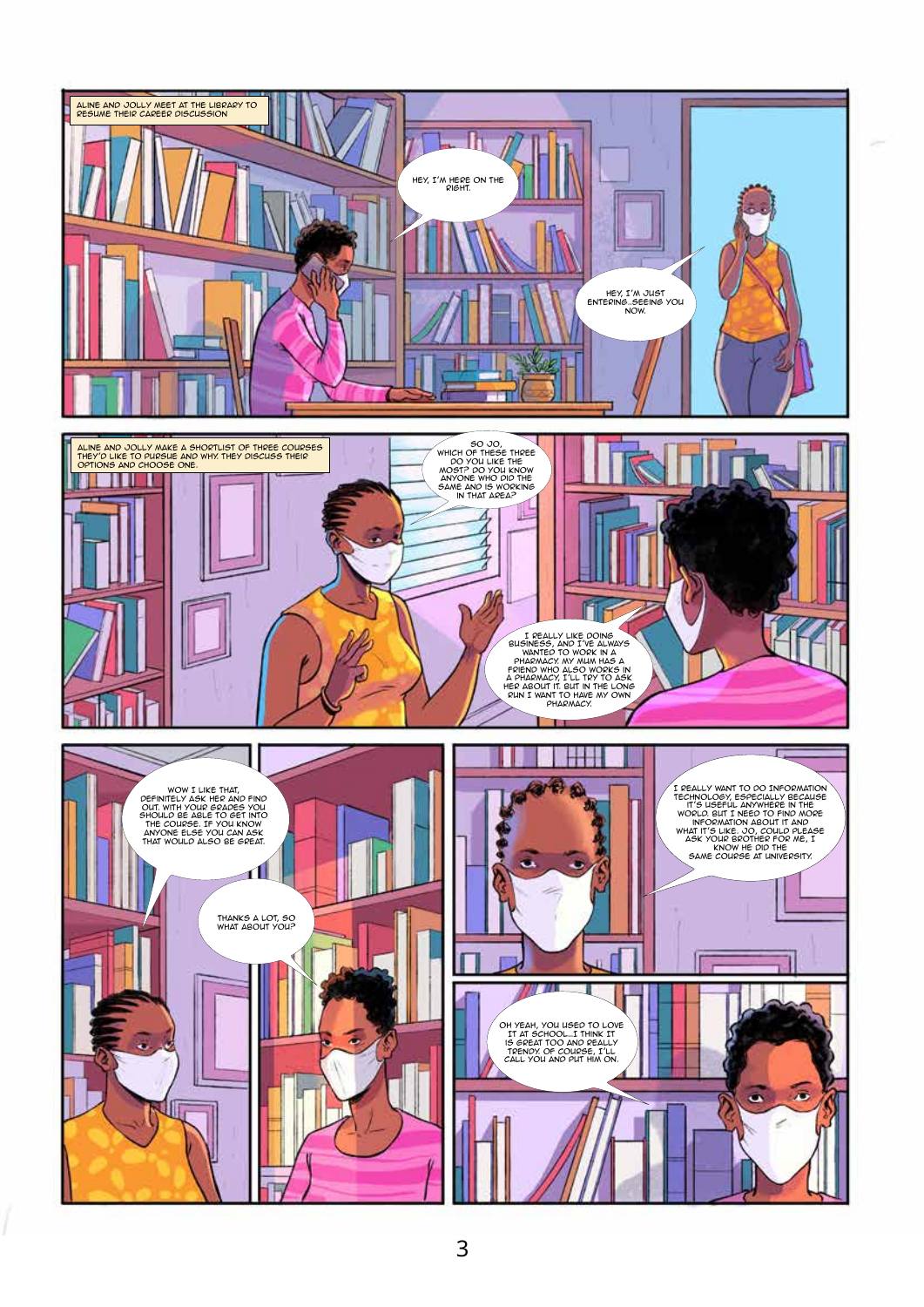